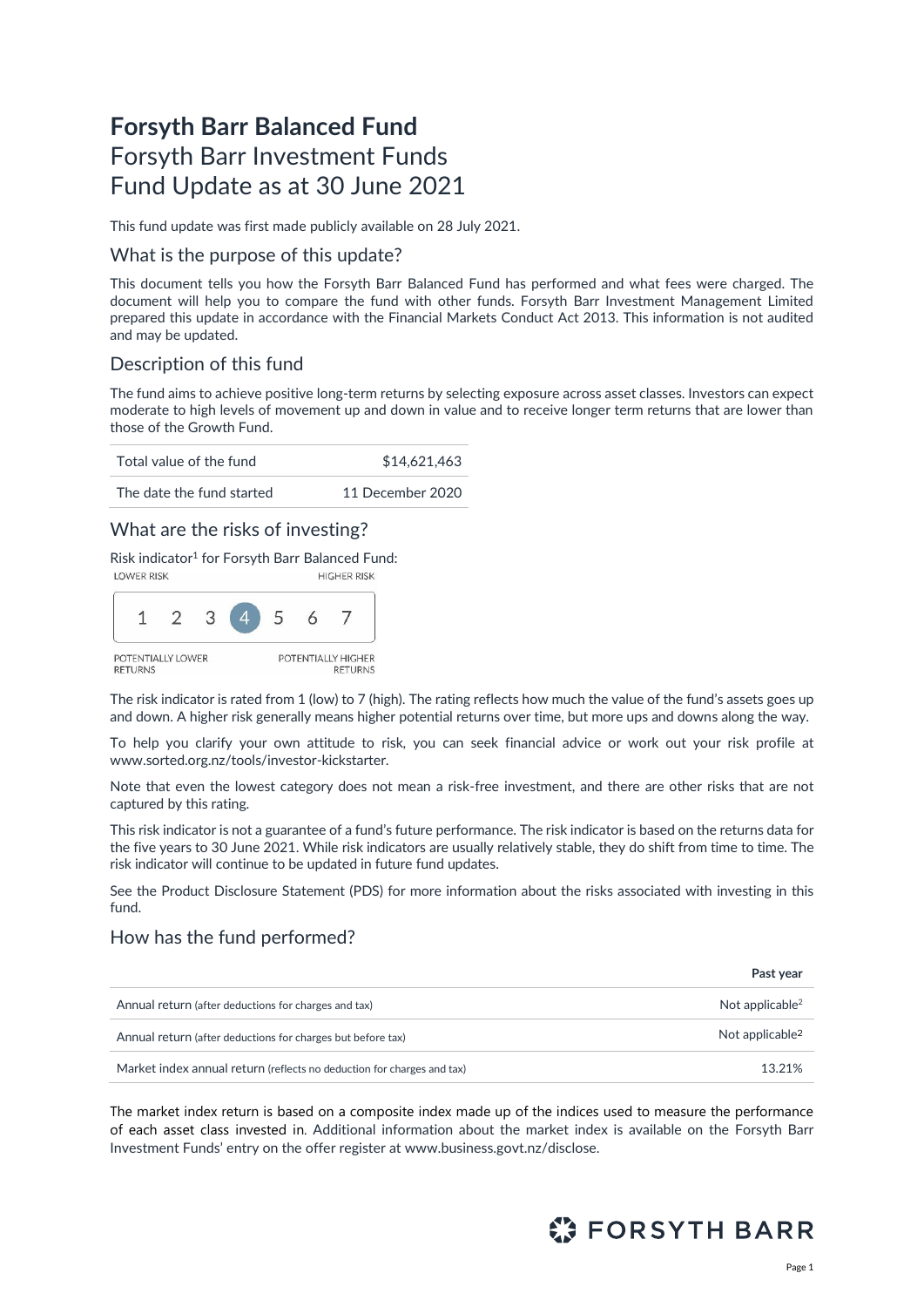# What fees are investors charged?

Investors in the Forsyth Barr Balanced Fund are charged fund charges. Estimates of these are:

|                                                                                   | % of net asset value <sup>3</sup> |
|-----------------------------------------------------------------------------------|-----------------------------------|
| Total fund charges (estimated)                                                    | 1.25%                             |
| Which are made up of:                                                             |                                   |
| Total management and administration charges<br>(estimated) including <sup>4</sup> | 1.25%                             |
| Manager's basic fee                                                               | 1.25%                             |
| Other management and administration charges                                       | 0.00%                             |
| Total performance-based fees                                                      | 0.00%                             |
|                                                                                   | Dollar amount per investor        |
| Other charges                                                                     | \$0.00                            |

Investors are not currently charged any other fees. See the PDS for more information about fees. Small differences in fees and charges can have a big impact on your investment over the long term.

### **Example of how this applies to an investor<sup>5</sup>**

Jane had \$10,000 in the fund at the start of the year and did not make any further contributions. At the end of the year, Jane received a return after fund charges were deducted but before tax of \$1,321 (that is 13.21% of her initial \$10,000). This gives Jane a total return after tax of \$1,321 for the year.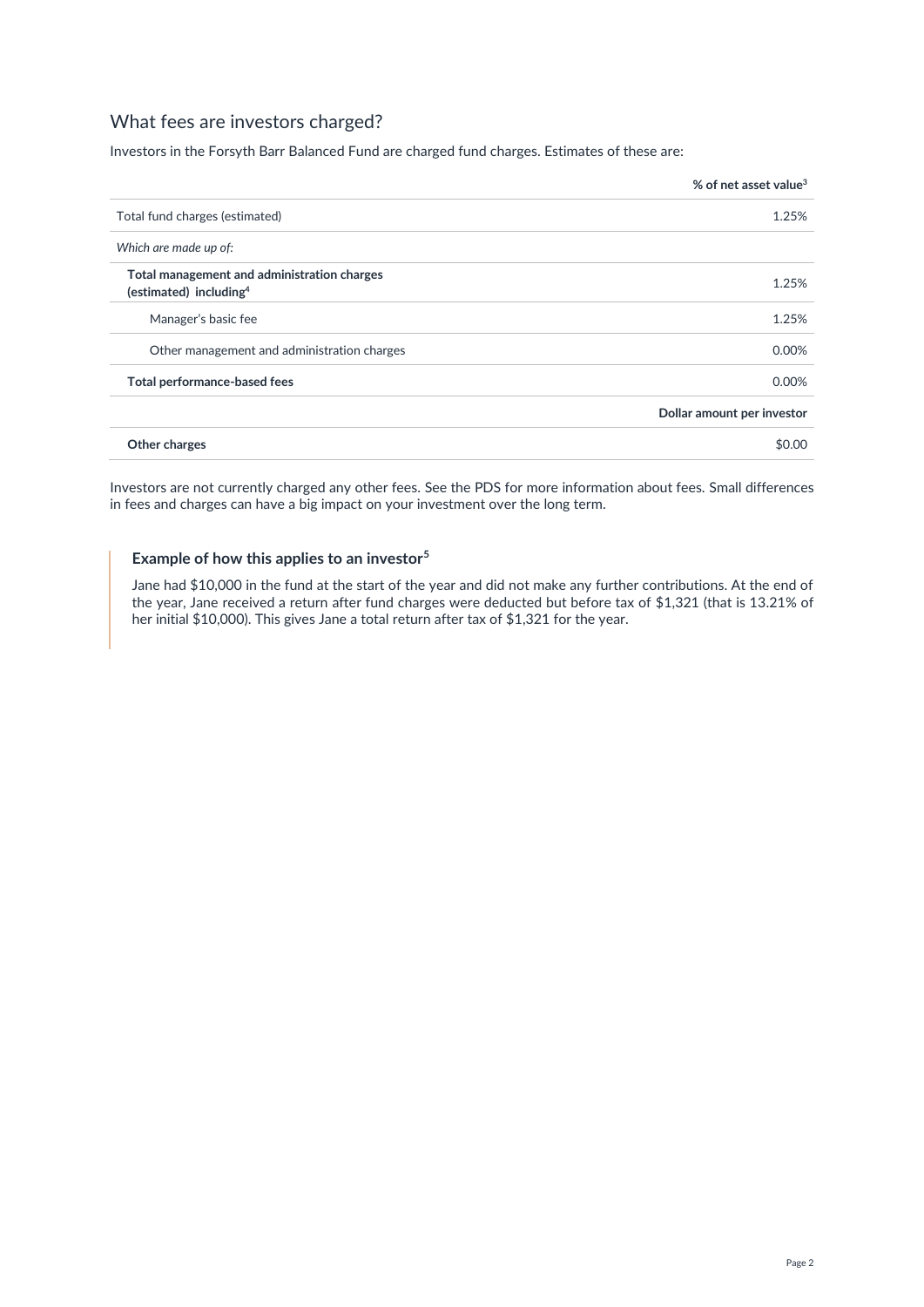# What does the fund invest in?

This shows the types of assets that the fund invests in.



#### Actual investment mix

#### Target investment mix

| Cash and cash equivalents    | 10.00%   |
|------------------------------|----------|
| New Zealand fixed interest   | 22.00%   |
| International fixed interest | 11.00%   |
| Australasian equities        | 30.00%   |
| International equities       | 20.00%   |
| Listed property              | 7.00%    |
| Unlisted property            | $0.00\%$ |
| Commodities                  | $0.00\%$ |
| Other                        | 0.00%    |

#### Top 10 investments

|                | Name                                                                   | Percentage of<br>fund net assets | Type                       | Country              | <b>Credit rating</b><br>(if applicable) |
|----------------|------------------------------------------------------------------------|----------------------------------|----------------------------|----------------------|-----------------------------------------|
| 1              | ANZ transactional bank account                                         | 9.73%                            | Cash and cash equivalents  | New Zealand          | AA-                                     |
| $\overline{2}$ | Fisher & Paykel Healthcare<br>Corporation Limited                      | 1.52%                            | Australasian equities      | New Zealand          |                                         |
| 3              | Amazon.com, Inc.                                                       | 1.39%                            | International equities     | <b>United States</b> |                                         |
| 4              | Visa Inc.- Class A Shares                                              | 1.30%                            | International equities     | <b>United States</b> |                                         |
| 5              | <b>CSL Limited</b>                                                     | 1.29%                            | Australasian equities      | Australia            |                                         |
| 6              | Housing New Zealand 3.36%<br>12/06/2025                                | 1.27%                            | New Zealand fixed interest | New Zealand          | AA+                                     |
| 7              | New Zealand Local Government<br>Funding Agency Ltd 14/04/2033<br>3.50% | 1.23%                            | New Zealand fixed interest | New Zealand          | AA+                                     |
| 8              | <b>Westpac Banking Corporation</b>                                     | 1.06%                            | Australasian equities      | Australia            |                                         |
| 9              | Alibaba Group Holding-Sp Adr                                           | 1.05%                            | International equities     | <b>United States</b> |                                         |
| 10             | Spark New Zealand Limited                                              | 1.04%                            | Australasian equities      | New Zealand          |                                         |
|                |                                                                        |                                  |                            |                      |                                         |

The top 10 investments make up 20.88% of the fund.

Foreign currency exposures associated with international fixed interest are hedged to the New Zealand dollar. We actively manage the fund's foreign currency exposures associated with international and Australian equities, and listed property. As at 30 June 2021, these exposures represented 41.72% of the value of the fund. After allowing for foreign currency hedges in place, 28.88% of the value of the fund was unhedged and exposed to foreign currency risk.